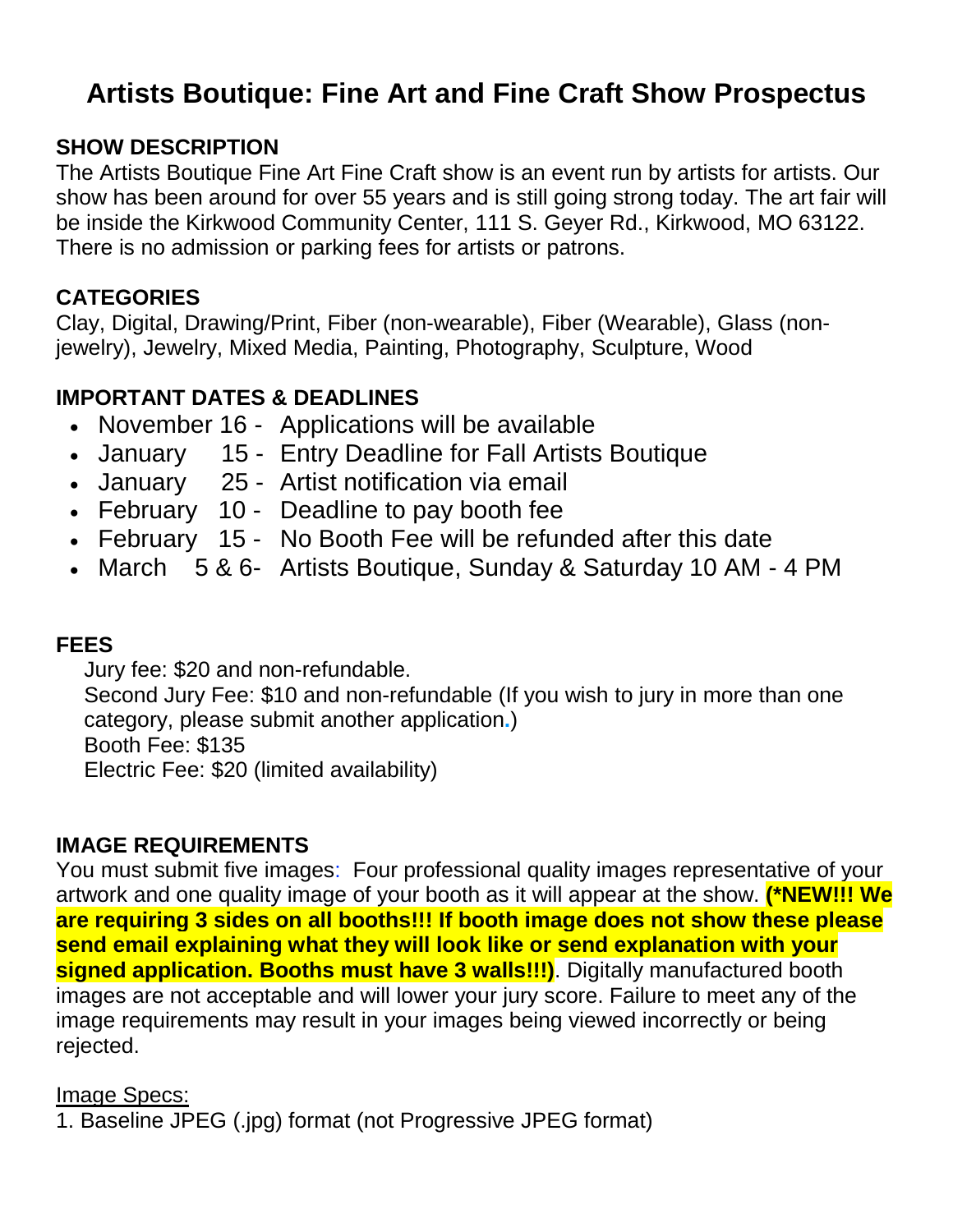- 2. sRGB color space for greater color accuracy when viewed
- 3. No less than 600 x 600 pixels & no greater than 1920 x 1920 pixels
- 4. No less than a 300 kb in size & no greater than 2.0 M
- If you are unsure where your work fits among the entry categories, use your best judgment. Your jury score is what matters.
- If your art work does not reflect the quality of the jury images, or your booth is not accurately represented, you will be asked to leave the show. Mass produced or kitbuilt work is NOT acceptable.
- Jury images may be used for publicity purposes. The jury committee strongly advises artists to have images of professional quality that are clear & sharp so that jurors can see your work clearly and in the best light.

#### **BOOTH INFORMATION**

Most booth Dimensions are 7' deep by 9' long with some exceptions. ALL display items, artwork & chairs must be within that booth space!

#### **!!!NEW REQUIREMENT – DUE TO COVID AND SAFE SPACE PRACTICES, WE ARE REQUIRING 3 SIDES TO YOUR BOOTHS!!!**

- **1. Must be sturdy and not in danger of toppling over.**
- **2. Must fit within your assigned booth space**

### **2. Examples of materials: Curtains or other fabric panels, Propanels, wood, etc.**

If your booth is not accurately represented in your jury image and If you cannot get a picture prior to our show, please send an email explaining what your booth will look like, or draw a diagram. The other option is to send this information with your application that is to be printed, signed and mailed.

Artists must setup a stable display with a professional appearance within their booth dimensions.

Artists are responsible for providing their entire display, including any chairs the artist will use.

A detailed floor layout is provided on our website for you to view.

The only available electric is around the perimeter so access to electricity is limited but the room's lighting is adequate for most booths. The show committee does its best to accommodate requests, but not everyone who asks for electricity receives it. You may bring a battery set up, but it must remain in your booth space and out of sight.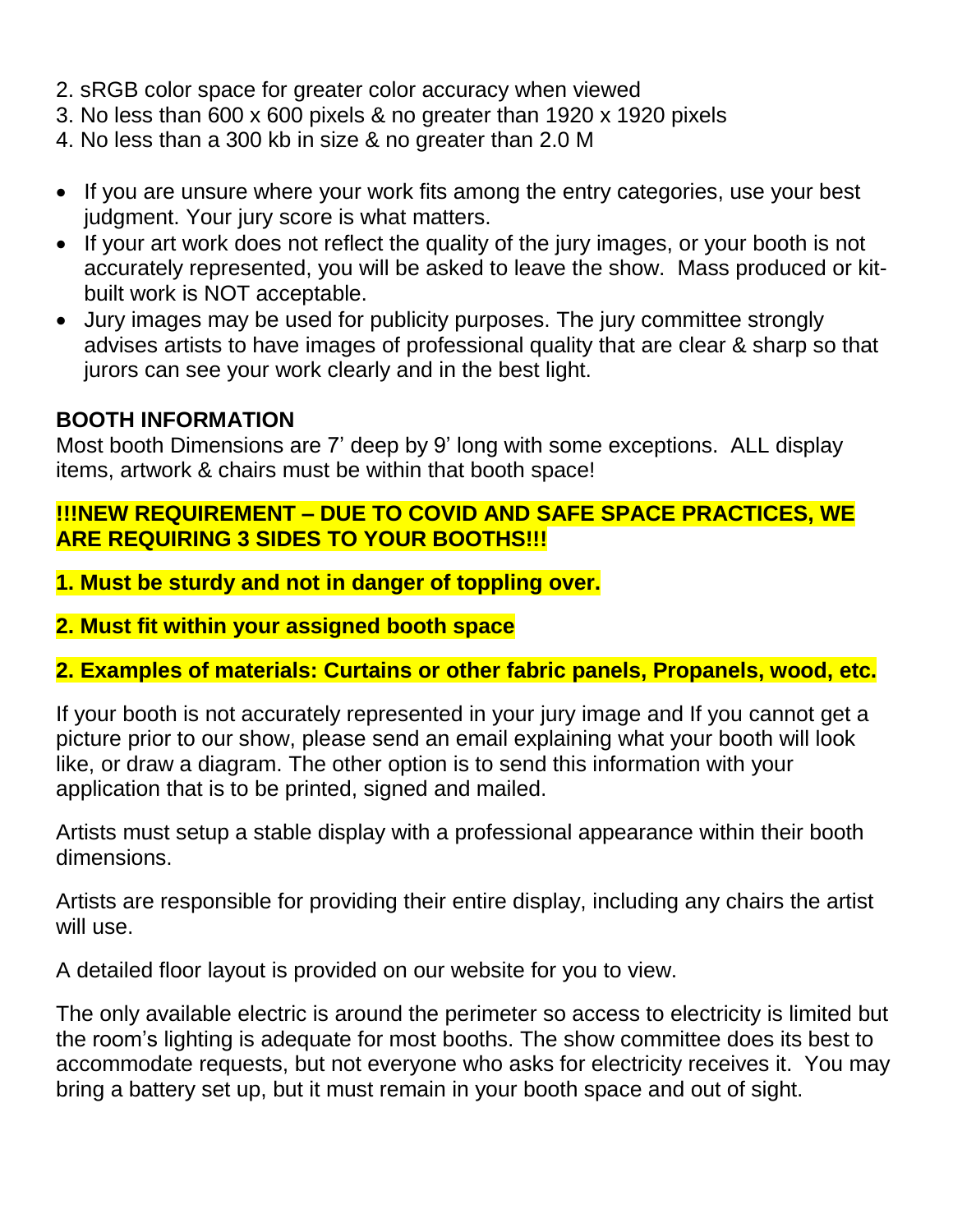Total electricity allowance on the perimeter is 300 watts per booth and .may not be exceeded. This includes all lights, credit card machines, electronic displays, fans or any other electrical devices. (To figure out your total watts, add the watts of each device. Six 50-watt light bulbs equal 300 watts.)

#### **ART FAIR REQUIREMENTS**

 Artists may display and sell only their own original work. No work from commercial molds or copied molds. No items solely assembled from or featuring work by others, such as purchased beads or kits.

 Artwork displayed or for sale must be in the category accepted by the jury. JEWELRY may be displayed and sold only by those accepted in the Jewelry category.

 You may apply in multiple categories, such as Glass and Jewelry. To do so you must submit separate entries for each category.

 All hanging 2-D work must be properly mounted or framed. Matted work may be displayed neatly in bins. 2-D reproductions must be labeled as reproductions and may not comprise more than 50% of booth content.

 Artists must be present in person for all show hours. License plate number will be required at check-in.

 Jurying is from the digital files submitted through the Artists Boutique Website, 4 images of artwork and one of the booth display. Images should be recent completed and reasonably represent the style and quality of the artwork to be sold. Jury images will be compared to actual booth content. Artists will be required to remove work not representing the style and quality of the jury images submitted or if the art was not accepted during the jury process.

 For the benefit of both artists and patrons, the rules described above will be enforced. Any artist who does not comply completely with all rules will be asked to leave the Art Fair and will forfeit their booth fee.

#### **Other information:**

 The wait list will consist of artists whose scores qualify them for acceptance if cancellations occur. This list does not indicate the order in which people on the list will be called as several factors are considered when a cancellation occurs including compatibility with the category and style of the originally accepted artist.

Your booth image will be evaluated by the jury and included in your total jury score.